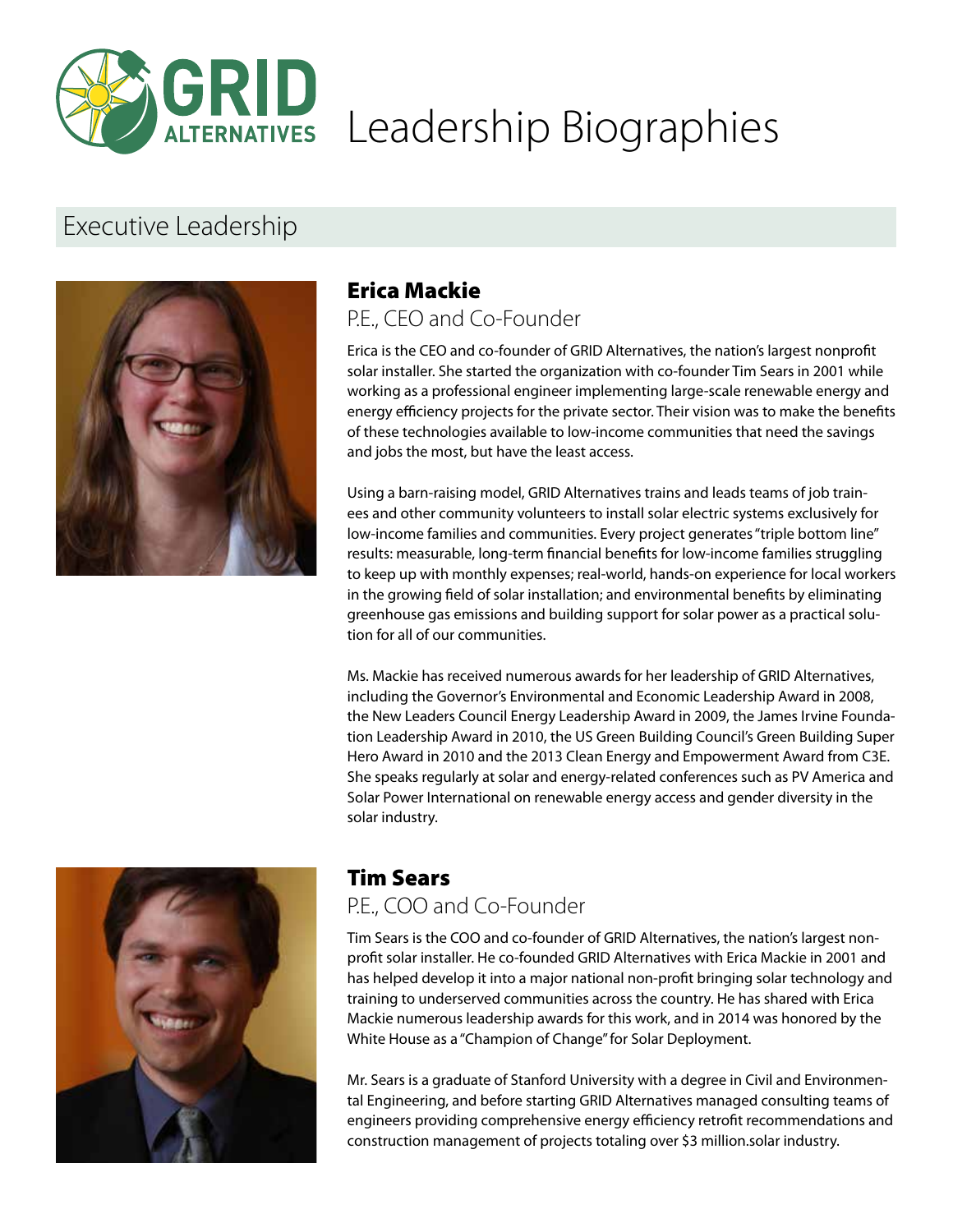

## Anna Bautista

## VP of Construction and Workforce Development

Anna Bautista is head of construction and workforce development programming for GRID Alternatives, the nation's largest nonprofit solar installer. In that role, she leads GRID's two major workforce diversity initiatives: RISE, an initiative launched in 2015 aimed at increasing diversity in the solar industry and connecting an industry that needs good people with communities that need good jobs; and the National Women in Solar Initiative, launched in 2014 to bring more women into the solar industry and support their professional growth.

Anna has over 10 years of experience in solar as a site supervisor, trainer and educator, project manager, and design and installation technician. She is proud to represent among the two percent of NABCEP certified PV professionals who are women but hopes to see that percentage grow to the double digits. She speaks regularly at solar and energy-related conferences such as Solar Power International and Intersolar on workforce diversity and renewable energy access.

## Zach Franklin

## VP of Development and Communications

Zach Franklin joined GRID Alternatives in 2006 and has helped grow it into a nationally recognized brand with broad industry support. Under his leadership, GRID Alternatives has launched three major co-branded programmatic initiatives with industry partners, developed unique corporate social responsibility models for the solar and utility industries, and built a robust corporate volunteerism program.

Prior to joining GRID, Mr. Franklin worked in the affordable housing field in the areas of project development, fundraising, and community services. He holds a degree in economics and history from Brown University.



## Jeff Coleman

#### VP of Outreach

Jeff has been a leader at the intersection of technology, organizing, and social impact for more than a decade. Since 2003, Jeff has helped leading nonprofits, labor unions, campaigns, and startups build large-scale grassroots organizations by combining traditional community organizing practices with smart, strategic opportunities to leverage emerging technology. Jeff has been a founding executive, advisor, and consultant to social impact startups including Farmigo, Amicus, and Organizer Inc. technology platforms that empower citizens to organize and bring change to their communities. Prior to that, as Deputy Field Director in 2008 and Senior Advisor in 2012, he was instrumental in developing the groundbreaking organizing strategy of Barack Obama's historic presidential campaigns.

Jeff has led hundreds of organizing workshops and trainings throughout the U.S. and abroad, and has been a frequent panelist, speaker, and facilitator at events such as Netroots Nation, Rootscamp, Personal Democracy Forum, and NTEN's Nonprofit Technology Conference. He studied Geographic Information Systems at San Francisco State University.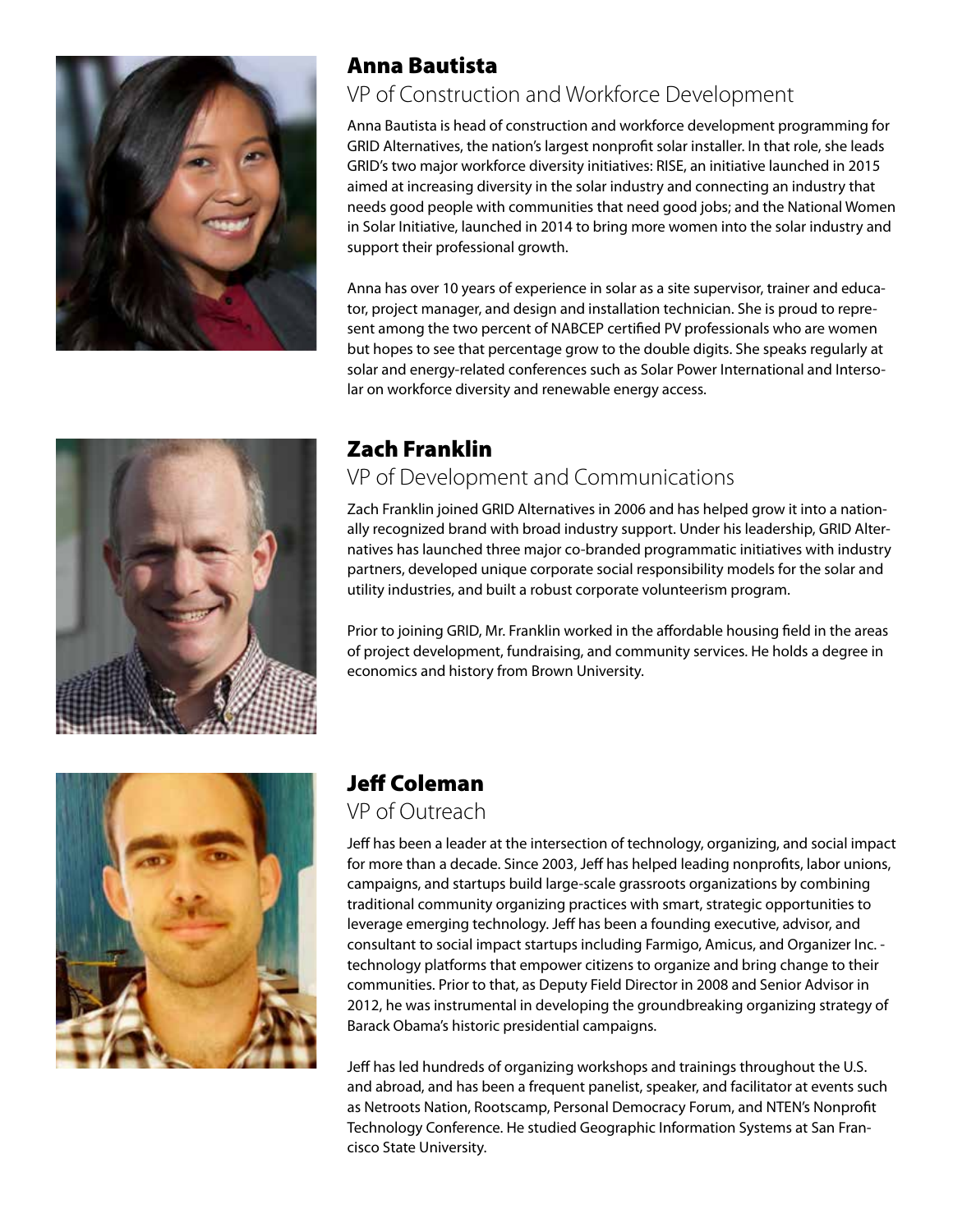

## Stan Greschner

## VP of Government Relations and Market Development

Stan Greschner leads state and federal regulatory and government engagement for GRID Alternatives. He previously directed the nation's first low-income solar incentive program (California's Single-family Affordable Solar Homes Program), and led the successful campaign to pass California's Equitable Access to Solar Energy Act (AB 217) in 2013. Today he continues to work closely with policy makers, regulators, utilities, solar companies, and community organizations throughout the country to expand solar access and jobs to underserved communities.

In 2015, Mr. Greschner was honored by Green for All as a Climate Champion for his work to ensure that people from all communities benefit from the growing clean energy economy.

Mr. Greschner holds a bachelor's degree in bio-mechanical engineering from Marquette University, and a master's degree in philosophy and public policy from American University. He has spoken about inclusivity and access in the clean energy industry at numerous events and industry academic conferences, including the Clinton Global Initiative 2015 Annual Meeting and Solar Power International.

## Programmatic Leadership



### Erika Symmonds

### Director of Workforce Development

Erika Symmonds joined GRID Alternatives in 2015 to help launch its new workforce initiatives and ensure that solar career opportunities are accessible to individuals in disadvantaged communities. In that role, she helped develop a resume bank to connect hiring solar companies with experienced job seekers, organized the firstever solar job fair at Solar Power International, and improved GRID's job placement tracking efforts.

Ms. Symmonds came to GRID from Green City Force, a New York-based nonprofit she co-founded to connect youth of low-income backgrounds to opportunities in the green economy. She received numerous accolades for her work there: in 2013, Green City Force was named the "Most Innovative Nonprofit in NYC" by Mayor Bloomberg and in 2014, the nonprofit was chosen to receive the Advocates Award by Environmental Associates of New York. She is a Brooklyn, New York native and holds a degree in Media Arts and Sciences from Wellesley College. Ms. Symmonds speaks about workforce initiatives and job training at environmental and energy industry events and conferences.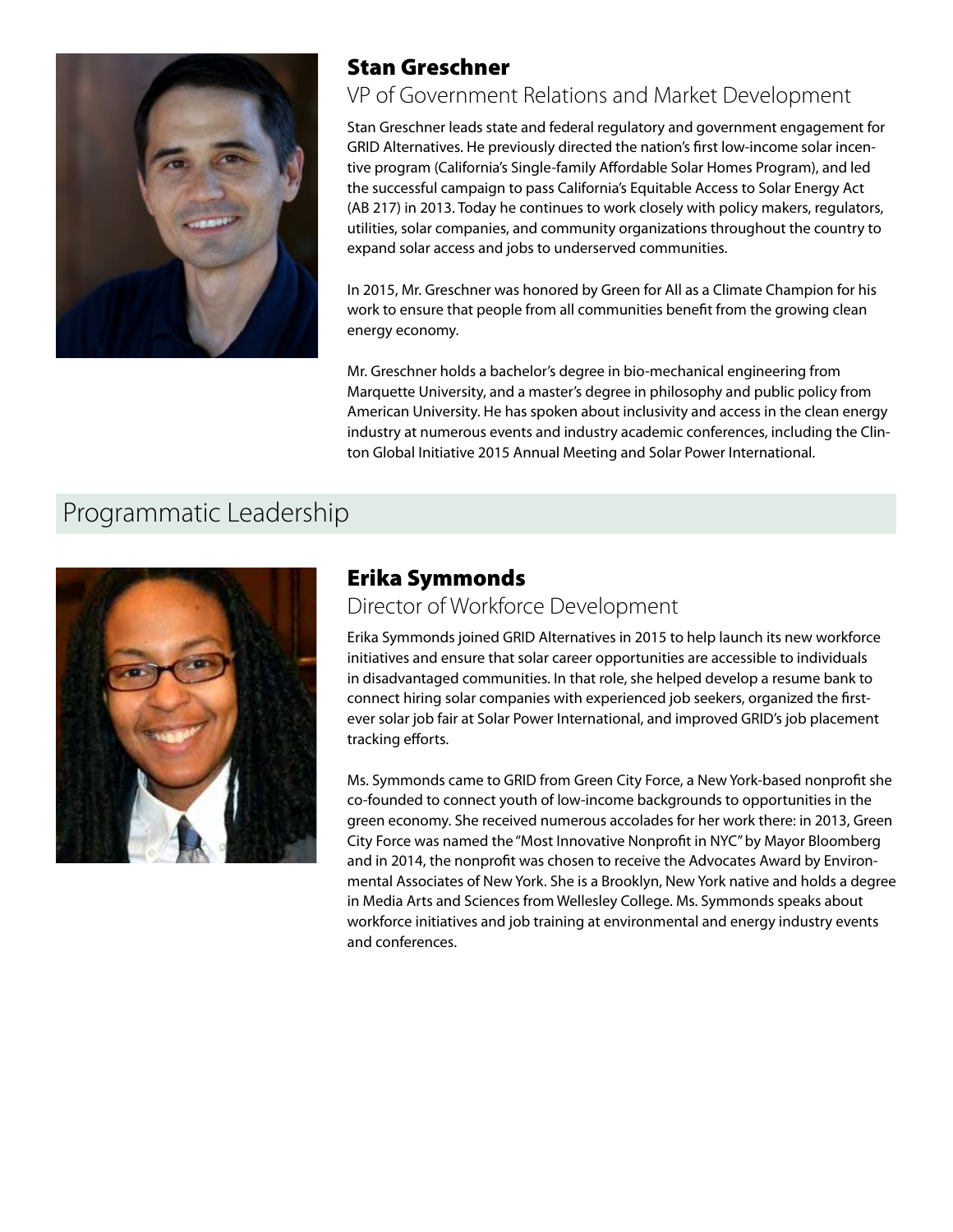

## Tim Willink Director of Tribal Programs

Tim Willink joined GRID in 2014 to lead its new National Tribal Solar Program, bringing solar power and job training to tribal communities nationwide. Mr. Willink earned his B.A. in economics from Cornell University and worked as a lobbyist for the Navajo Nation Washington Office representing the tribe in economic development and education. After living and traveling throughout the United States and Canada, he settled in Colorado and spent six years with Namaste Solar as a Field Supervisor for commercial solar installations.

A Navajo from Pueblo Pintado, New Mexico, Mr. Willink has a deep understanding of energy issues on tribal lands, and aims to partner with tribes on both residential and commercial projects in order to bring solar to tribal communities across the country. He speaks regularly about tribal energy access and economic opportunities on panels and at conferences around the country hosted by NREL, Department of Energy, the EPA, various tribal colleges and more.



## Jenean Smith

### Director of International Programs

Jenean Smith founded international nonprofit Power to the People in 2008 to help bring renewable energy solutions to the developing world, and led its integration into GRID Alternatives in 2014. Rooted in deep community engagement, the program provides a model for effective solar deployment in off-grid communities, helps "voluntourists" connect firsthand with the challenges of energy poverty, and engages the local community in hands-on renewable energy work.

Ms. Smith is a lifelong advocate for the advancement and use of renewable energy technologies. After serving in the Peace Corps in Nicaragua she worked in Honduras as a Youth Program Director for the Riecken Foundation, where she created a youth leadership program for rural Honduran teenagers in 33 communities.

Ms. Smith holds a bachelor's degree in sociology from the University of Massachusetts, an MBA from Northeastern University in Boston, and a master's degree in Sustainable International Development from the Heller School of Policy and Management at Brandeis University. She speaks frequently on energy access and international development at universities and conferences such as Solar Power International and Intersolar North America.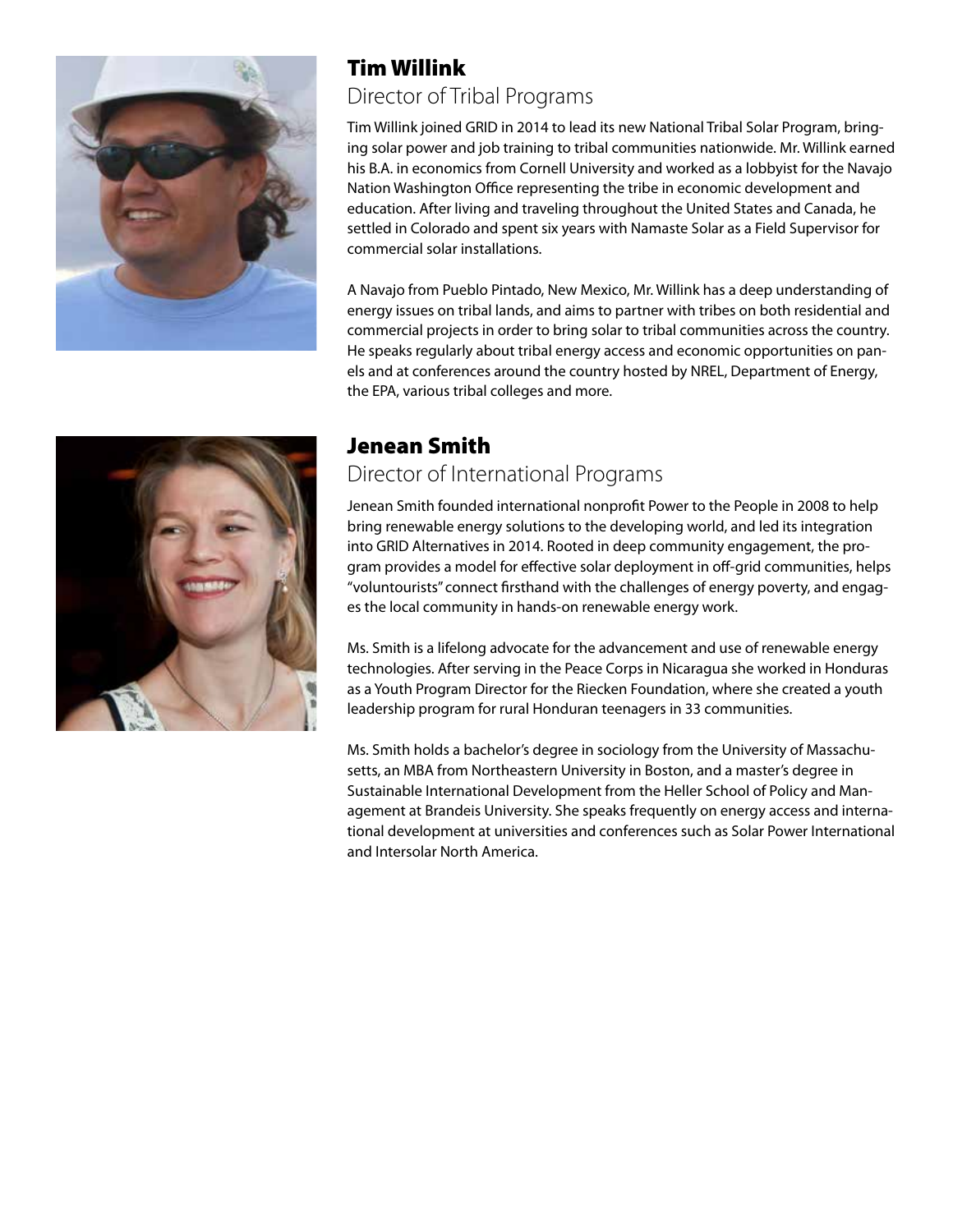## Regional Leadership





## Renée Sharp

#### Regional Director, GRID Alternatives Bay Area

Renée Sharp became the Bay Area Regional Director for GRID Alternatives in 2015. Prior to joining GRID, she served as the Director of Research at Environmental Working Group, the nation's leading environmental research and advocacy organization. Ms. Sharp has given hundreds of media interviews and has been featured in media outlets including *The New York Times, The Wall Street Journal*, NPR, and PBS, among others. Her areas of expertise include solar energy and green job training, water and energy policy, and the potential health implications of chemicals lurking in our air, food and drinking water.

Ms. Sharp holds a bachelor's degree in Biology from Rice University, and a master's degree in biology from Pennsylvania State University where she studied the lifecycle environmental impacts of electricity generation.

## Paul Cleary Executive Director, GRID Alternatives San Diego

Paul Cleary launched GRID Alternatives San Diego in 2008, and has grown it to serve thousands of families and job trainees with solar power and hands-on training throughout San Diego and Imperial Counties. Under his leadership, GRID San Diego has pioneered GRID Alternatives' work with both Native American tribes and military veterans.

Mr. Cleary's nonprofit experience began in the early 1990s, when he helped evaluate a rural electrification project in Guatemala. After receiving a master's degree in international relations from the University of California, San Diego, Mr. Cleary worked in public health and human trafficking prevention along the U.S.-Mexico border.



## Tom Esqueda

## Executive Director, GRID Alternatives Central Valley

Tom Esqueda joined GRID Alternatives in 2009 to expand its work in the Central Valley region of California. Under his leadership, GRID Alternatives Central Valley partners with job training organizations, affordable housing providers and local governments across 12 counties to help address some of the biggest issues facing the region: un- and underemployment, poor air quality, and economic distress. He has also pioneered GRID Alternatives' work providing technical assistance and solar project development for multi-family affordable housing.

He began his career as a real estate loan officer, working for several financial institutions before joining the County of Fresno to work with affordable housing programs. Mr. Esqueda's desire to help families achieve the dream of homeownership led him to also become an instructor of first time homebuyers classes. Mr. Esqueda is native to Fresno, California and holds a bachelor's degree in business marketing from Fresno State University.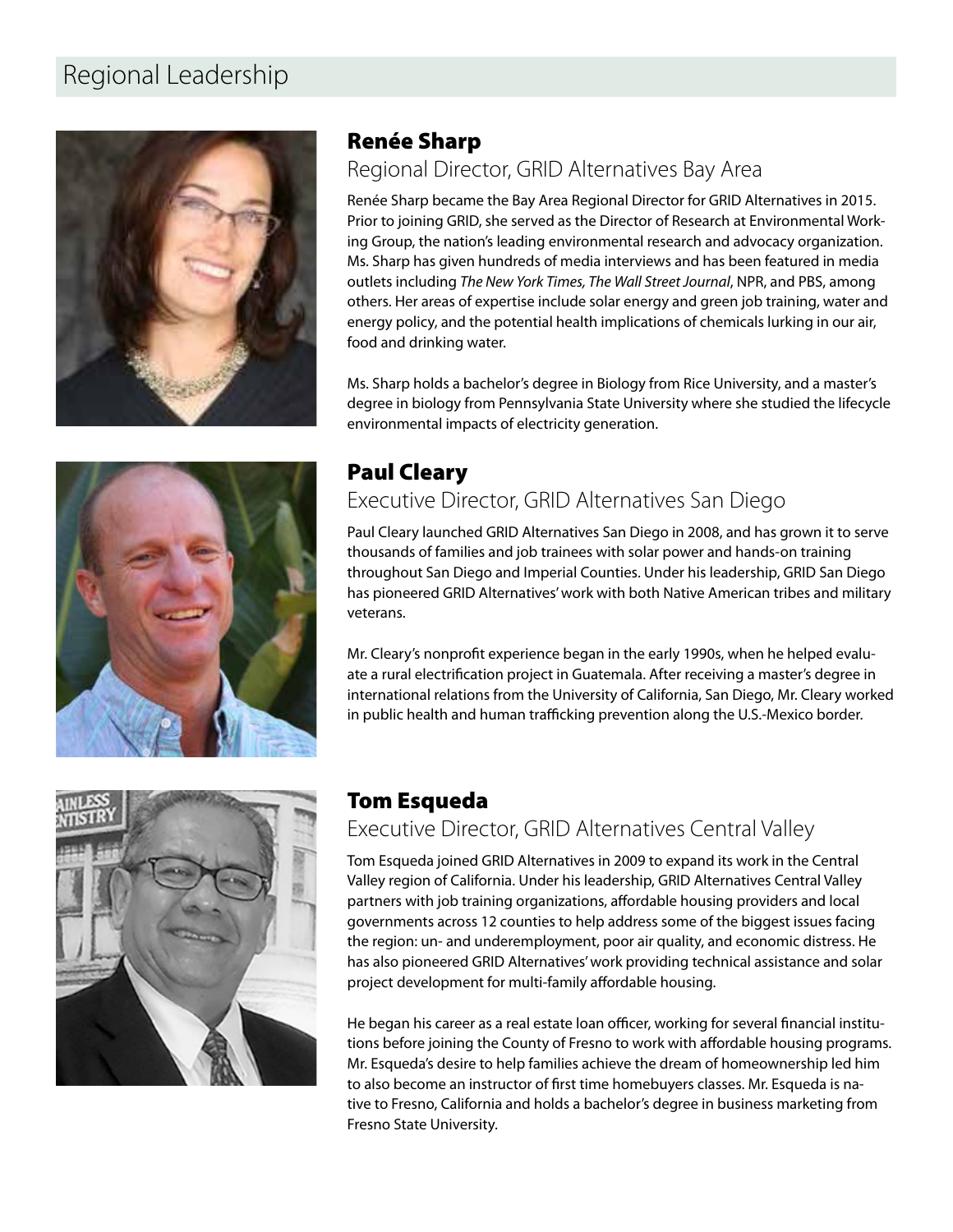



## Bob Gragson

## Executive Director of GRID Alternatives North Valley

Bob Gragson opened GRID Alternatives North Valley in 2011, and has led its expansion from Chico and the rural northern parts of the state into Sacramento as funding from California's cap-and-trade program became available. Mr. Gragson has over 20 years of experience as executive director of five nonprofit organizations including the Solar Living Institute in Hopland, CA, and several social service organizations. Growing up in Oklahoma where his father was a research chemist with a major oil company, he learned early on about the limits of an oil-based economy, and as a result is an ardent advocate for solar power and other alternative energies.

Mr. Gragson holds a bachelor's degree in Business Administration from Furman University and an MBA from Walden University, and has also completed additional graduate studies in public administration.

## Justin Hitchcock

## Executive Director, GRID Alternatives Central Coast

Justin Hitchcock worked with GRID Alternatives as both an outreach coordinator and project manager before taking a leadership position in 2015, gaining extensive experience providing renewable energy education to underserved communities, building partnerships with community organizations and local government agencies, and creating a strong project pipeline.

Before coming to GRID, Mr. Hitchcock worked for the Peace Corps in the Dominican Republic on environmental initiatives and youth development projects. Mr. Hitchcock studied Civil Engineering at Cal Poly, San Luis Obispo, where he now lectures on solar engineering.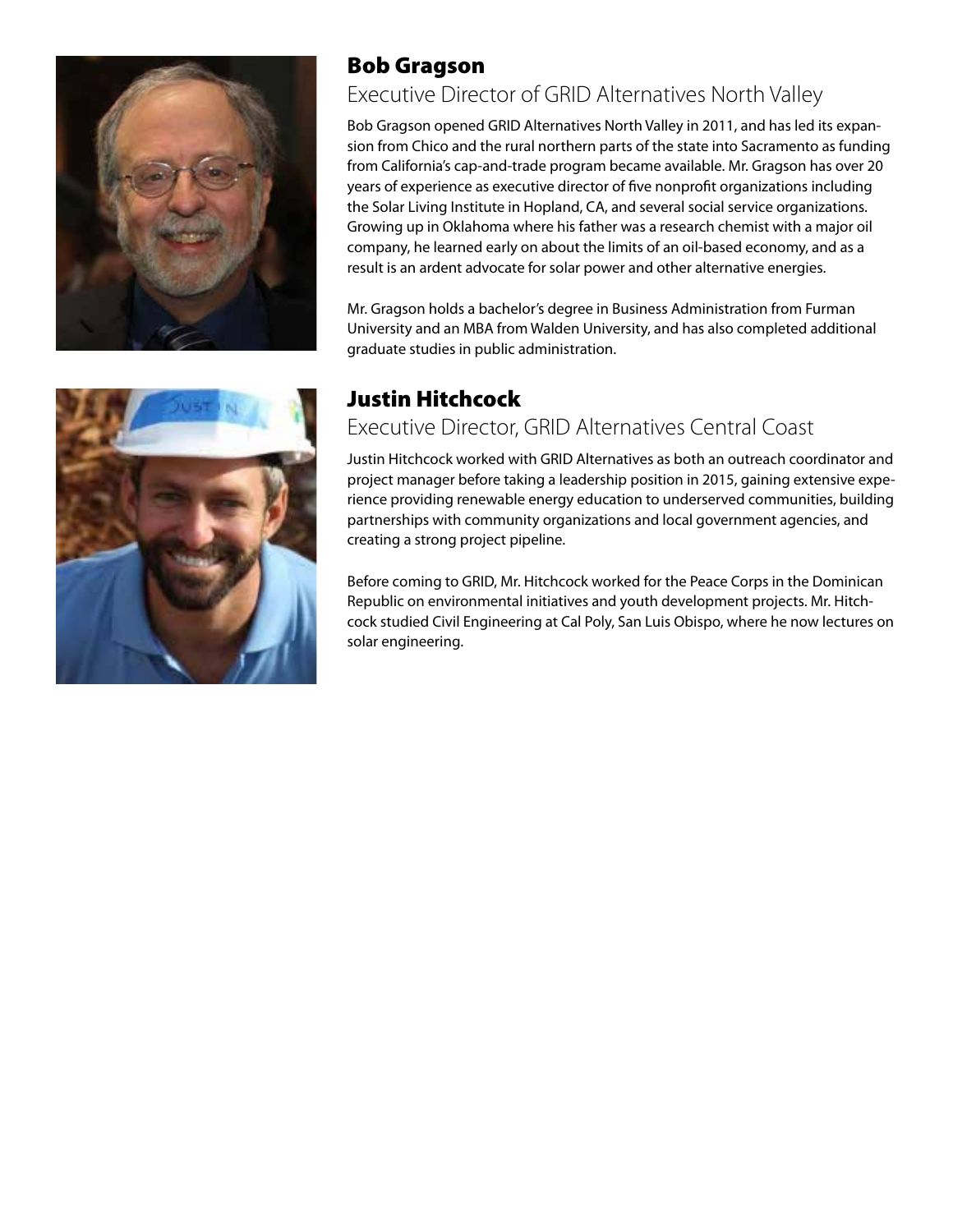

## Michael Kadish

### Executive Director, GRID Alternatives Greater Los Angeles

Michael Kadish served on the board of GRID Alternatives Greater Los Angeles for two years before becoming its Executive Director in 2013. Under his leadership, the organization has more than doubled its size and impact. In 2015 he led the launch of GRID's work in the City of Los Angeles with the backing of the State of California's Greenhouse Gas Reduction Fund, which has generated national and international media coverage. He also steered the organization's efforts to create a robust workforce development program in partnership with job training organizations throughout the region that serve primarily disadvantaged communities, with over 200 volunteers obtaining employment since 2013.

Mr. Kadish has over fifteen years of experience in public affairs, non-profit consulting, communications, clean-tech, and politics. His advocacy work includes the successful passage of clean energy legislation on both the local and federal levels. Previously, he served as the Director of Public and Consumer Affairs for the Federal Energy Regulatory Commission and as State Policy Director for the 2008 Obama campaign.

Mr. Kadish holds a bachelor's degree from Columbia University and a master's degree' from Harvard University Kennedy School of Government. Mr. Kadish has been a speaker at USC's Brittingham Social Enterprise Lab, the Los Angeles Cleantech Incubator, Green Business Basecamp and elsewhere. He has also been published by Fast Company's Co.Exist website.



## Nicole Steele

#### Executive Director of GRID Alternatives Mid-Atlantic

Nicole Steele launched GRID Alternatives Mid-Atlantic in 2014 to serve D.C., Maryland, Delaware and Virginia. In addition to building out GRID Alternatives' solar installation and job training work in the region, Ms. Steele works with policymakers at the local and state levels to help them develop and implement inclusive solar policies and programs.

Ms. Steele has over 10 years of experience in the environmental and energy fields in the areas of urban planning, grassroots advocacy, policy development, program design and implementation as well as many other disciplines. Prior to joining GRID Alternatives, she managed the Alliance to Save Energy's Policy team's development program and budget, external communications, and high profile initiatives including energy efficiency in city planning and the Alliance's Commission on National Energy Efficiency Policy. Ms. Steele also served as the Director of the Energy Efficiency and Conservation Block Grant (EECBG) Program, a 2009 American Reinvestment and Recovery Act (ARRA) stimulus program, for Loudoun County, Virginia. She speaks regularly about energy access and workforce diversity on panel discussions, media interviews, and industry and academic conferences.